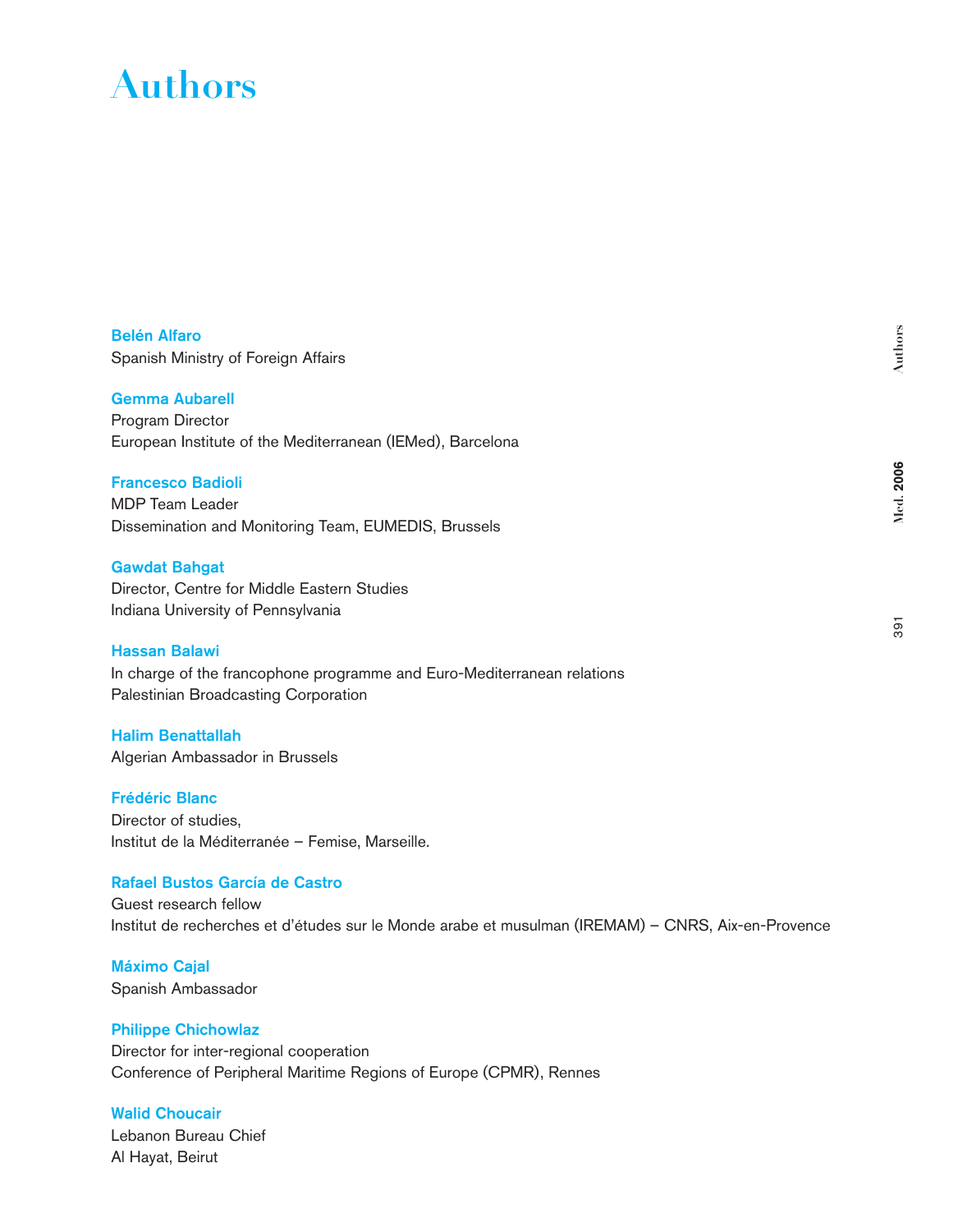## Oriol Costa Fernández

Area of Public International Law and International Relations Universitat Autònoma de Barcelona

## Pedro Courela

Senior Researcher Instituto de Estudos Estratégicos e Internacionais, Lisbon

## Felice Dassetto

Director, Centre of Interdisciplinary Studies on Islam in the Contemporary World (CISMOC - CISCOW), Université catholique de Louvain

#### Ahmed El-Ashmawi

Executive Director Microfinance Network of Arab Countries – Sanabel, El Cairo

## Emad Eldin Shahin

Associate Professor, The American University in Cairo

#### Atila Eralp

**Director** Centre for European Studies Middle East Technical University, Ankara

# Can Erbil

Assistant Professor Department of Economics and International Business School Brandeis University

#### Recep Tayyip Erdogan

Prime Minister of Turkey

#### Gonzalo Escribano

Applied Economics Professor Universidad Nacional de Educación a Distancia (UNED), Madrid

#### Philippe Fargues

Demographer. Director Euro-Mediterranean Consortium for Applied Research on International Migration (CARIM) European University Institute, Florence

## Laura Feliu Martínez

International Relations Professor Universitat Autònoma de Barcelona (UAB)

#### Nader Fergany

**Director** Almishkat Centre for Research, Cairo

#### Mohamed-Chérif Ferjani

Professor University of Lyon 2

**Med. 2006**

**Med.** 2006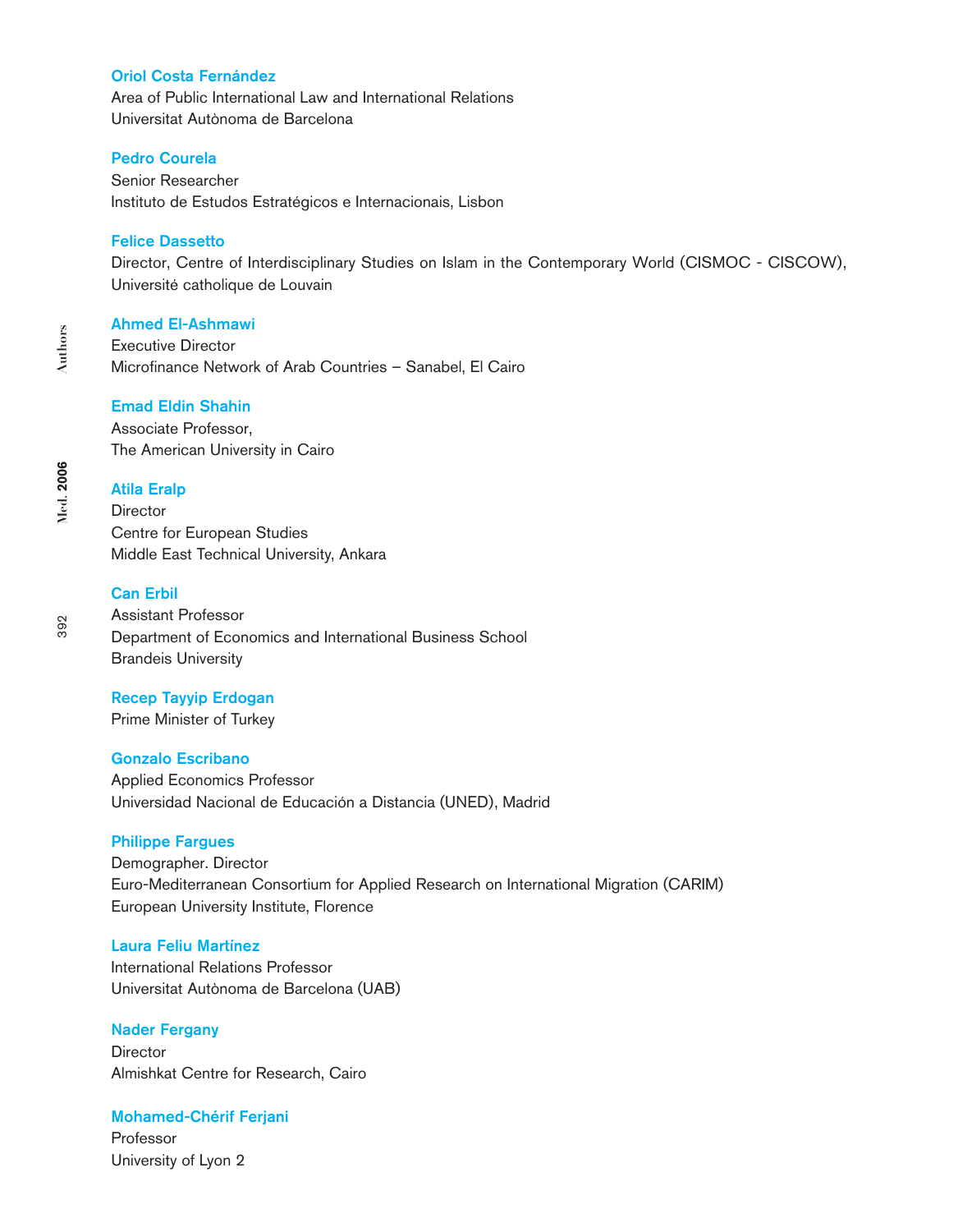## Agustí Fernández de Losada Passols

Director of International Relations Diputació de Barcelona

## Benita Ferrero-Waldner

European Commissioner for external Relations, Brussels

## Senén Florensa

General Director European Institute of the Mediterranean (IEMed), Barcelona

## Elisabet González

Researcher Grup de Recerca sobre Immigració i Innovació Política (GRIIP) Universitat Pompeu Fabra (UPF), Barcelona

## Bassam Haddad

Professor of political science St. Joseph's University, Philadelphia

## Fred Halliday

Professor London School of Economics Visiting professor Fundació CIDOB, Barcelona

## Joost R. Hiltermann

Middle East Project Director International Crisis Group, Amman

## Arab Hoballah

United Nations Environment Programme (UNEP) París

# Ahmed Hussein

Head of Statistics Coordination Unit United Nations Economic and Social Commission for Western Asia (UN-ESCWA), Beirut

## George Joffé

Associate Fellow Royal United Services Institute for Defence & Security Studies (RUSI), London

#### Aysegül Kibaroglu

Assistant Professor Department of International Relations, Middle East Technical University, Ankara

# Sonia Knox

Researcher UNDP's Sub-regional Resource Facility for Arab States (PNUD/SURF-AS), Beirut

## Aurèlia Mañé Estrada

Analysis Group researching into Economic Transition (G.A.T.E.) Universidad de Barcelona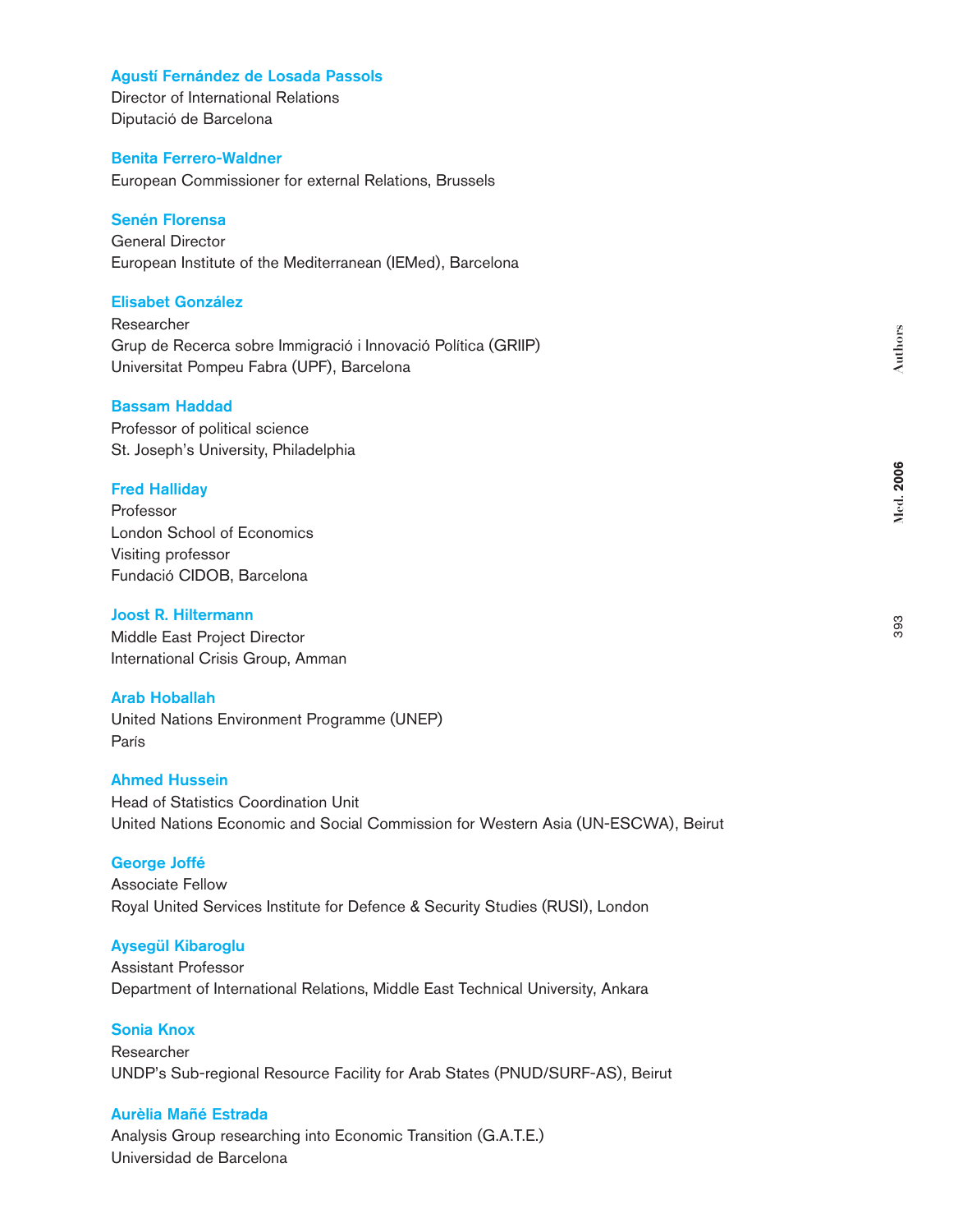## Iván Martín

Carlos III University, Madrid

# Gema Martín Muñoz

Professor of Sociology of the Arab and Islamic World Universidad Autónoma de Madrid (UAM)

# Noha Mellor

Senior Lecturer at the School of Social Science, Media and Cultural Studies, University of East London

## Louis Michel

European Commissioner for development and Humanitarian Aid, Brussels

## Khadija Mohsen-Finan

Senior Research Fellow Institut français des relations internationales (Ifri), París

## Iñigo Moré

**Director** Mercados Emergentes, Madrid

## Pol Morillas

Analyst Fundació CIDOB, Barcelona

# Rosa Morlà

Coordinator of the Euro-Mediterranean cities Conference

## Adib Nehmeh

Poverty Reduction Policy Advisor United Nations Development Programme - Sub-Regional Resource Facility for Arab States (UNDP/SURF-AS), Beirut

## Helena Oliván

Head of Mediterranean Policies European Institute of the Mediterranean (IEMed), Barcelona

## Iolanda Onghena

Intercultural Programme Coordinator Fundació CIDOB, Barcelone

## Martín Ortega

Researcher European Union Institute for Security Studies, Paris

Seyid Ouldbah Professor of Philosophy, Mauritania

Gemma Pinyol Coordinator of Migration Programme Fundació CIDOB, Barcelona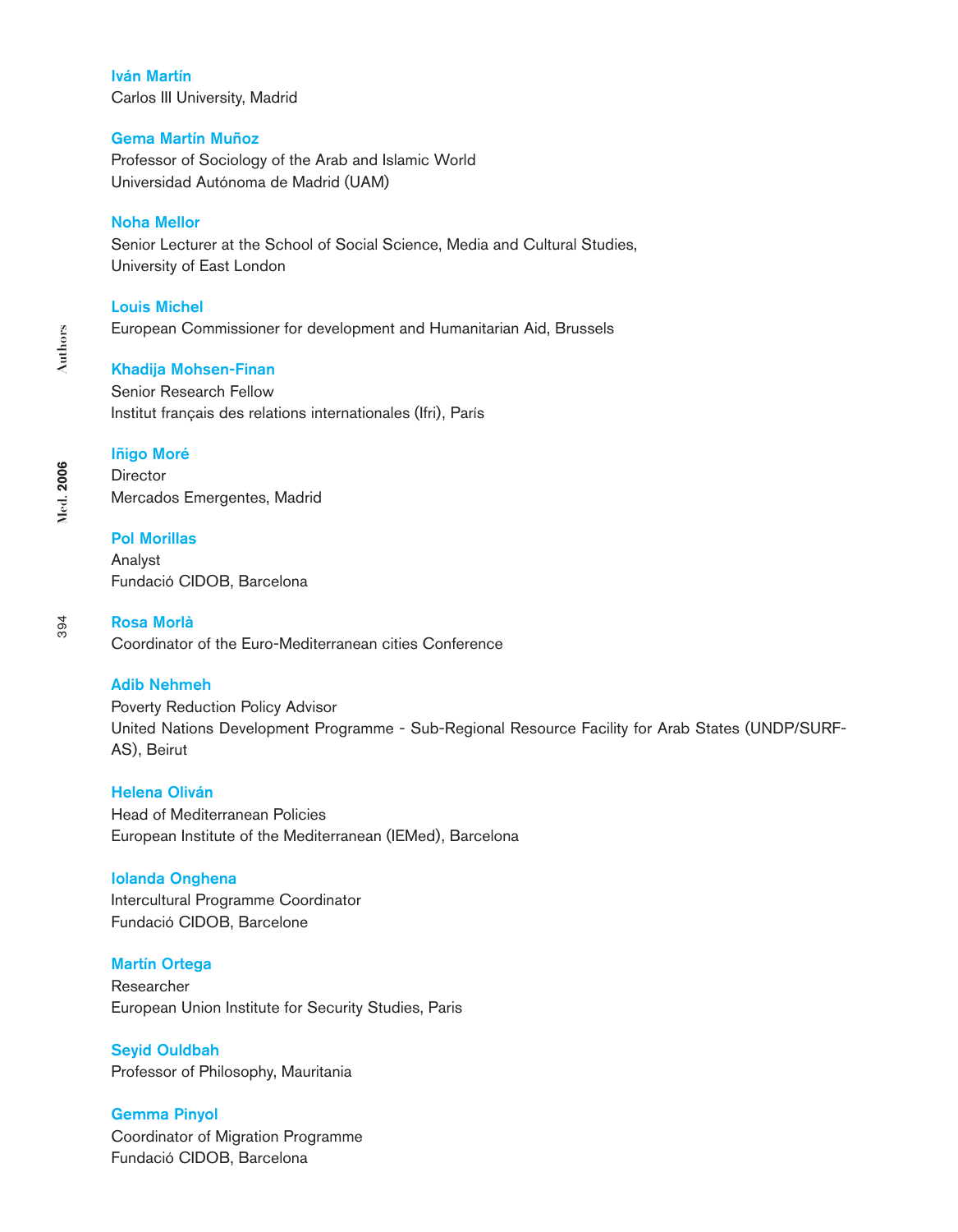## Yasar Qatarneh

**Director** Regional Center on Conflict Prevention, Jordan Institute of Diplomacy, Amman

#### Mariona Rico

European Institute of the Mediterranean (IEMed), Barcelona

## Eduardo Rojo Torrecilla

Head of the Immigration, Rights and Citizenship Department. Universitat de Girona

## Maria-Àngels Roque

Director of Studies and Quaderns de la Mediterrània. European Institute of the Mediterranean (IEMed), Barcelona

## Marta Rovira

Sociologue European Institute of the Mediterranean (IEMed), Barcelona

# Mònica Sabata

CIEMEN, a member organization of the Founding Assembly of the FSMed, Barcelona

#### Visnja Samardzija

Head, Department for European Integration Institute for International Relations, University of Zagreb

## Dorothée Schmid

Associate Research Fellow, Institut français des relations internationales (Ifri), París

# Nadim Shehadi

Chatham House, London

## Pietro Soddu

Researcher Euro Arab Management School, Granada

## Eduard Soler i Lecha

Coordinator of the Mediterranean Program Fundació CIDOB, Barcelona

## Alicia Sorroza

Research Assistant, Elcano Royal Institute, Madrid

#### Jonathan Spyer

**Director** Center's european Affairs Global Research in International Affairs (GLORIA) Center, Herzliya

## Joan Subirats

Institute of Government and Public Policies Universidad Autónoma de Barcelona (UAB)